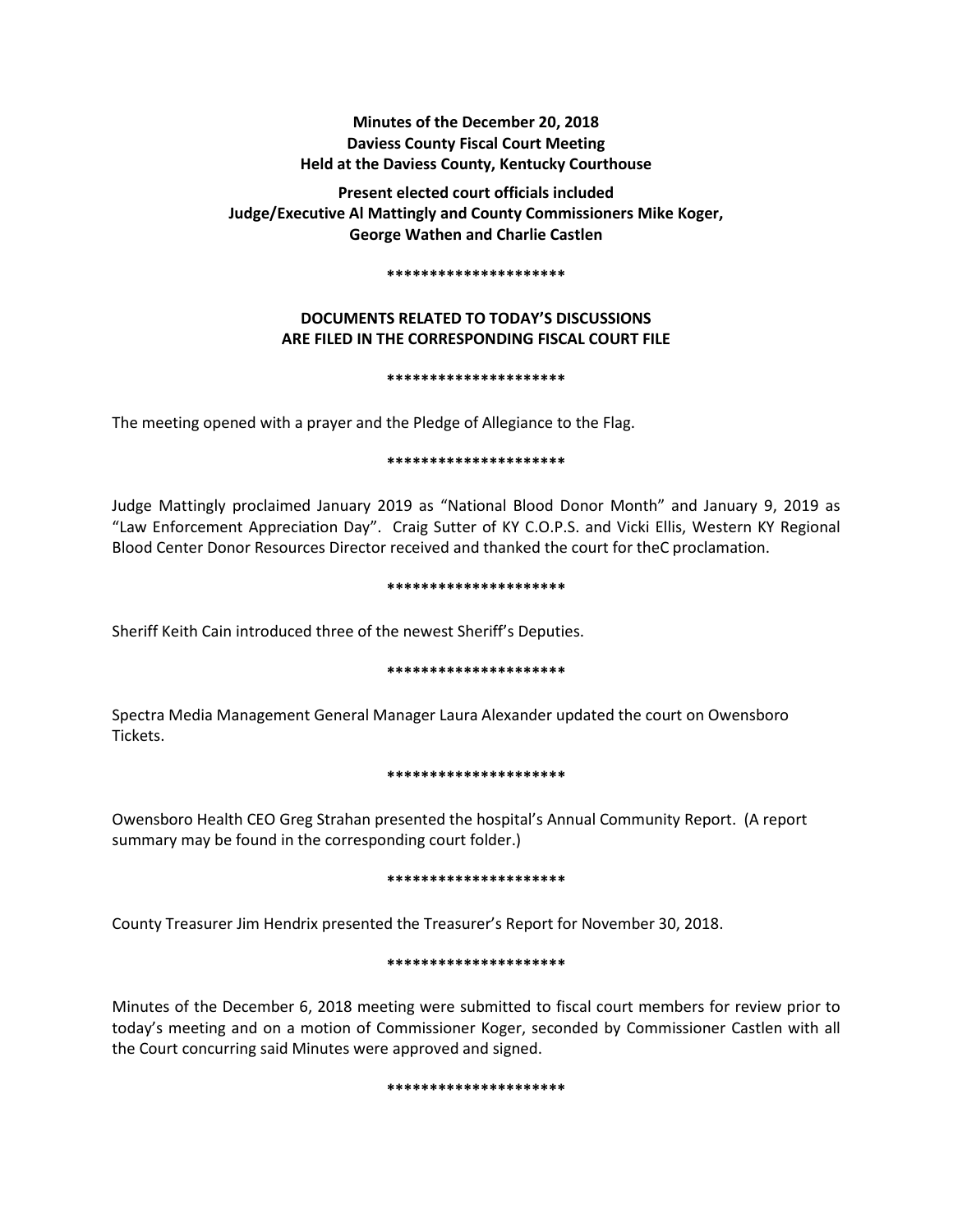**By a motion of Commissioner Castlen, seconded by Commissioner Wathen,** the court considered for approval all Claims for all Departments.

**Without further discussion, Judge/Executive Mattingly called for a vote on the motion. All members of the court voted in favor; motion passed.** 

## **\*\*\*\*\*\*\*\*\*\*\*\*\*\*\*\*\*\*\*\*\***

**By a motion of Commissioner Koger, seconded by Commissioner Wathen,** the court considered for approval; **Resolution 16-2018**: Establishing Salaries for Water District Commissioners. **Without further discussion, Judge/Executive Mattingly called for a vote on the motion. All members of the court voted in favor; motion passed.** 

## **\*\*\*\*\*\*\*\*\*\*\*\*\*\*\*\*\*\*\*\*\***

**By a motion of Commissioner Wathen, seconded by Commissioner Koger,** the court considered for approval; Contract with Veneto Collaboratory to Assess local museums and cultural organizations. **Without further discussion, Judge/Executive Mattingly called for a vote on the motion. All members of the court voted in favor; motion passed.** 

## **\*\*\*\*\*\*\*\*\*\*\*\*\*\*\*\*\*\*\*\*\***

**By a motion of Commissioner Wathen, seconded by Commissioner Koger,** the court considered for approval; Contract with Weaver Consultants Group to develop a Request for Proposal (RFP), solicit bids, and assist with evaluating and awarding a contract for the reuse of landfill gas from the Landfill

David Smith stated, "For the past year, our landfill has been producing about 500+mcf of landfill gas. This amount is considered the threshold for economical reuse. In fact, this summer, the county was approached by a private company interested in purifying our landfill gas and putting it in a nearby gas pipeline. Because of the sophisticated data needs regarding our gas production, purity, etc. we feel it best to hire professionals familiar with this process to write the RFP and help us make the best financial choice going forward. This process could have very positive cash benefits to the county but also could carry some risk which also points us to having someone familiar with landfill gas reuse to assist us in the decision-making process. Potential reuses of our landfill gas would be to use it to power a generator to create electricity, clean and compress the gas on-site to use as vehicle fuel, or clean the gas on site and put in nearby pipeline."

**Without further discussion, Judge/Executive Mattingly called for a vote on the motion. All members of the court voted in favor; motion passed.** 

## **\*\*\*\*\*\*\*\*\*\*\*\*\*\*\*\*\*\*\*\*\***

**By a motion of Commissioner Castlen, seconded by Commissioner Wathen** court considered for approval; Contract with Vanguard Alarm Services for the Airport Rescue and Firefighting Facility. **Without further discussion, Judge/Executive Mattingly called for a vote on the motion. All members of the court voted in favor; motion passed.** 

## **\*\*\*\*\*\*\*\*\*\*\*\*\*\*\*\*\*\*\*\*\***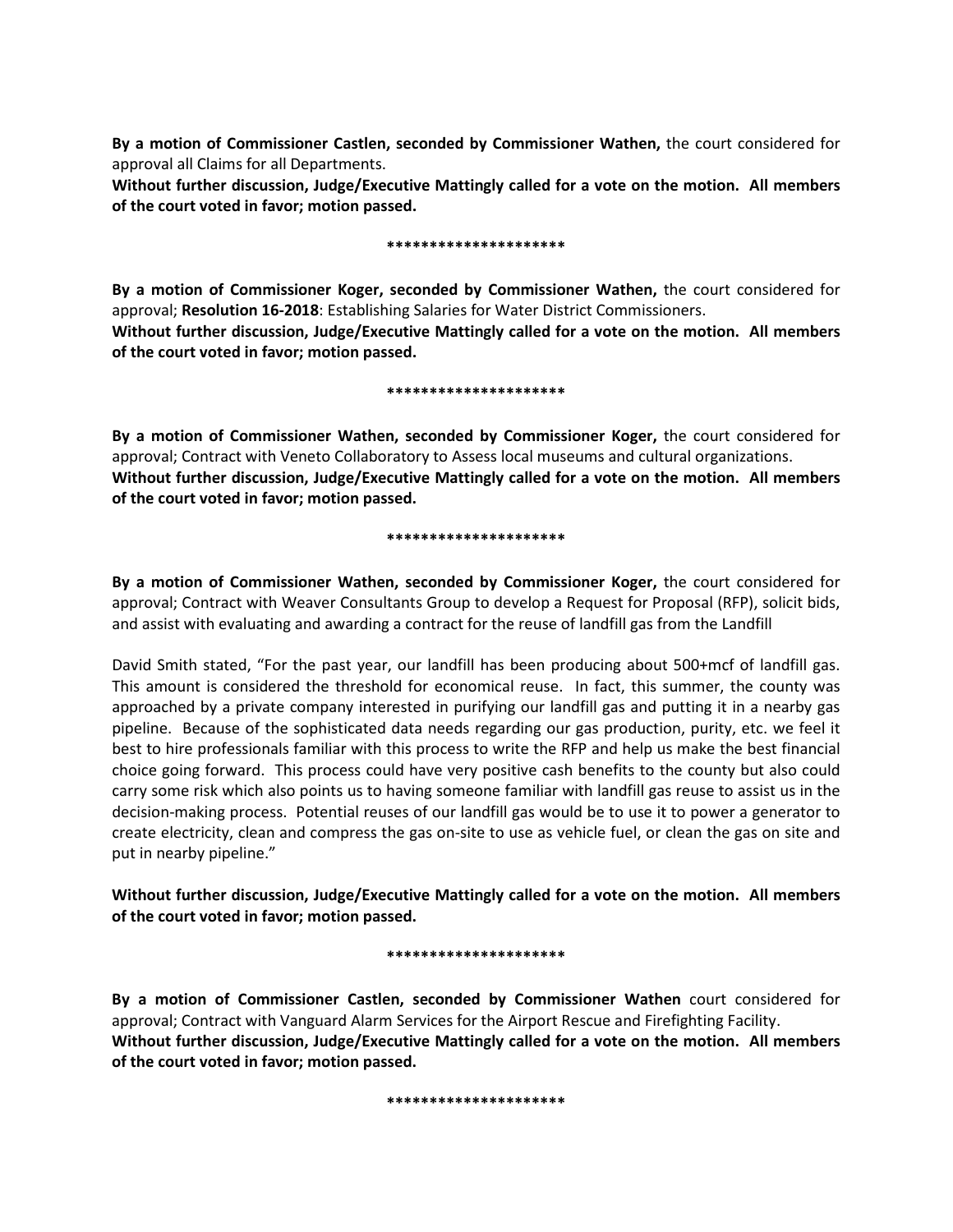**By a motion of Commissioner Koger, seconded by Commissioner Wathen,** the court considered for approval; Lease Agreement Renewal with Yager Materials, LLC for mineral mining.

**Without further discussion, Judge/Executive Mattingly called for a vote on the motion. All members of the court voted in favor; motion passed.** 

## **\*\*\*\*\*\*\*\*\*\*\*\*\*\*\*\*\*\*\*\*\***

**By a motion of Commissioner Koger, seconded by Commissioner Wathen,** the court considered for approval; Award **Bid No. 38-2018**: Judicial Center Third Floor Renovation Project (AOC) to Lanham Brothers Contractors for \$52,475.

**Without further discussion, Judge/Executive Mattingly called for a vote on the motion. All members of the court voted in favor; motion passed.** 

## **\*\*\*\*\*\*\*\*\*\*\*\*\*\*\*\*\*\*\*\*\***

**By a motion of Commissioner Koger, seconded by Commissioner Wathen,** the court considered for approval; Advertise for a Mechanic in the Department of Public Works.

**Without further discussion, Judge/Executive Mattingly called for a vote on the motion. All members of the court voted in favor; motion passed.** 

## **\*\*\*\*\*\*\*\*\*\*\*\*\*\*\*\*\*\*\*\*\***

**By a motion of Commissioner Wathen, seconded by Commissioner Castlen,** the court considered for approval; Lewis Jean to both OMPC and OMPC Board of Adjustments - TERMS: 12/31/2018 – 12/31/2022.

**Without further discussion, Judge/Executive Mattingly called for a vote on the motion. All members of the court voted in favor; motion passed.** 

# **\*\*\*\*\*\*\*\*\*\*\*\*\*\*\*\*\*\*\*\*\***

**By a motion of Commissioner Castlen, seconded by Commissioner Wathen,** the court considered for approval; Lindsey Board to the DC Extension District Board - TERM: 12/31/2018 – 12/31/2021. **Without further discussion, Judge/Executive Mattingly called for a vote on the motion. All members of the court voted in favor; motion passed.** 

## **\*\*\*\*\*\*\*\*\*\*\*\*\*\*\*\*\*\*\*\*\***

**By a motion of Commissioner Castlen, seconded by Commissioner Koger,** the court considered for approval; Carlos Earhart to the DC Extension District Board - TERM: 12/31/2018 – 12/31/2021. **Without further discussion, Judge/Executive Mattingly called for a vote on the motion. All members of the court voted in favor; motion passed.** 

## **\*\*\*\*\*\*\*\*\*\*\*\*\*\*\*\*\*\*\*\*\***

**Comments:** No Public comments received.